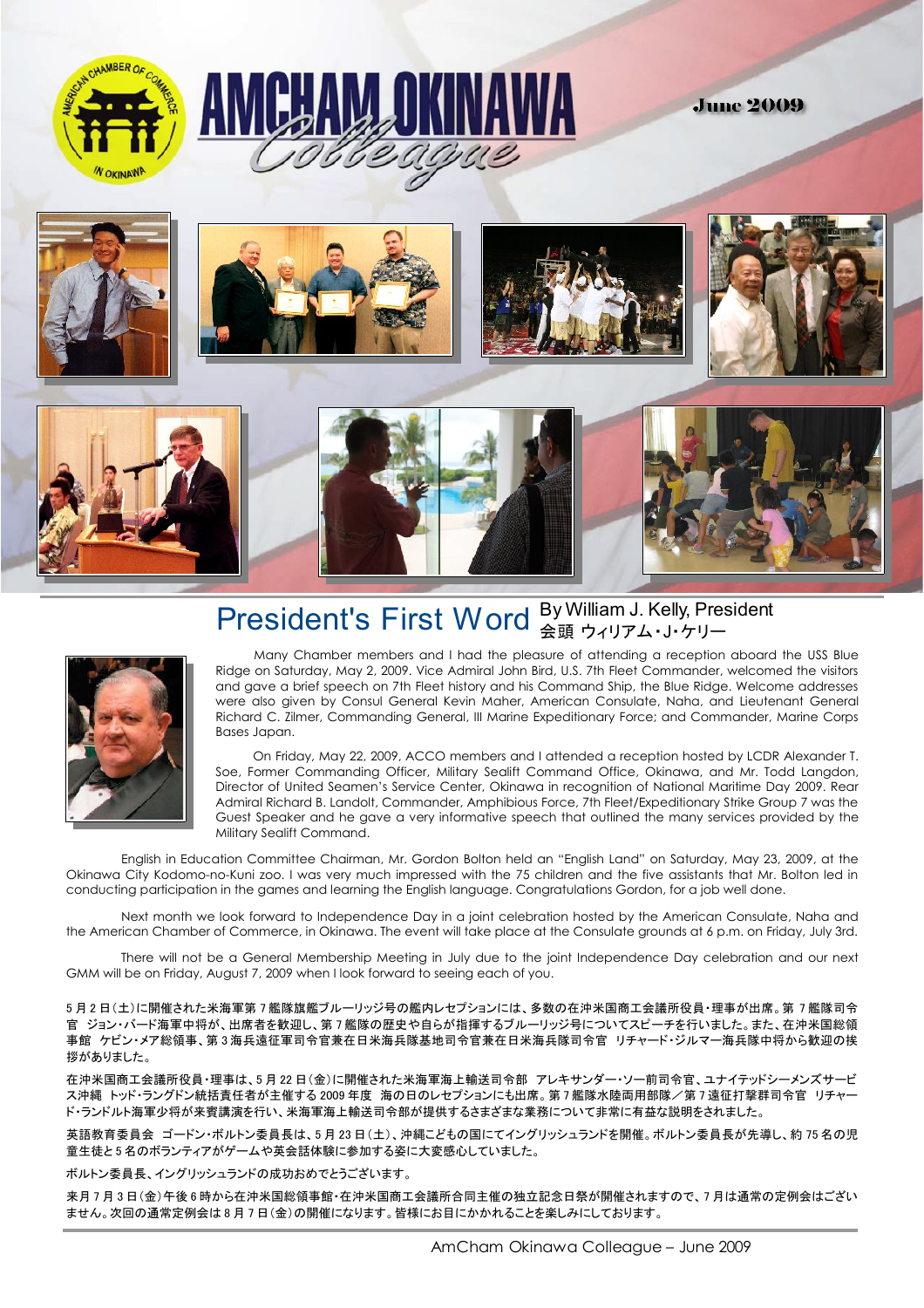

The American Chamber of Commerce in Okinawa

#### 2009 Officers

President William Kelly Trans World Assurance Co.

Vice President Justin Wentworth Lloyd & Heinz Ltd.

Vice President Tony Sakuda Okinawa Tourist Service

**Secretary** Mickey Weissert KDDI Okinawa Co., Ltd.

Treasurer Richard Boudreault American Engineering Corp.

#### 2009 Board of Governors

Hawari Habrawi Phoenix Corporation

Robert Hagan Exchage New Car Sales

Mike Holland English Teachers in Okinawa

Jarrett Ota USO Okinawa

Bien Panganiban Ryukyu Classical Academy

Ray Payne Eastern Star Corporation

James Pogue Fareast Service Company

Lemont Whiteside American Engineering Corp.

Past Presidents

Joseph Thompson J.C. Thompson Corporation

Gilbert Hoffman Sunabe Corporation

Michael Kelly Aladdin Trading Co.

Michael Oshiro Ameku Enterprises, Ltd.

#### Colleague Editorial Staff

Editor Mickey Weissert Layout Mickey Weissert<br>Advertising Alice Kawaki Advertising Alice Kawaki<br>Translations Megumi Shin Megumi Shinjo

The AmCham Colleague is published by the American Chamber of Commerce Okinawa (ACCO Okinawa), a member of the Chamber of Commerce of the United States.

ACCOkinawa, P.O. Box 235, Okinawa City, Okinawa, Japan 904-8591 Phone (098) 898-5401 Fax (098) 898-5411 Office Hours 9am – 5pm Mon-Fri

# **Calendar Check**

#### June 2009

| June $5$      | APCAC Committee Meeting - ANA Laguna Garden Hotel, Atrium Lounge @ 11:00a.m.  |
|---------------|-------------------------------------------------------------------------------|
| $J$ une $5$   | General Membership Committee Meeting - ANA Laguna Garden Hotel, 2F @11:30a.m. |
| June 8        | Special Events Committee Meeting - Rose Garden @12:00p.m. - 13:00p.m.         |
| June 8        | Program Committee Meeting - Rose Garden @12:00p.m. - 1:00p.m                  |
| June 10       | Trade Committee Meeting - J.C. Thompson Corporation @12:00p.m.                |
| $J$ une $11$  | Membership Committee Meeting - Rose Garden @2:00p.m.                          |
| June 12       | Board of Governors Meeting - Pizza House Restaurant, 2F @ 12:00p.m - 2:00p.m. |
| $J$ lune $16$ | English in Education Committee Meeting - Grand Mer Resort, 1F@12:00p.m.       |
| <b>TBD</b>    | <b>ITCommittee Meeting</b>                                                    |
| <b>TBD</b>    | Military Liaison Committee Meeting                                            |
| <b>TBD</b>    | <b>Public Relations Committee Meeting</b>                                     |
| <b>TBD</b>    | <b>Officers Meeting</b>                                                       |

#### July 2009

| July <sub>3</sub> | Independence Day Celebration - American Consulate General, Naha @17:30        |
|-------------------|-------------------------------------------------------------------------------|
| July <sub>3</sub> | APCAC Committee Meeting - ANA Laguna Garden Hotel, Atrium Lounge @ 11:00a.m.  |
| July 8            | Trade Committee Meeting - J.C. Thompson Corporation @12:00p.m.                |
| July 9            | Membership Committee Meeting - Rose Garden @2:00p.m.                          |
| July 10           | Board of Governors Meeting - Pizza House Restaurant, 2F @ 12:00p.m - 2:00p.m. |
| July 13           | Special Events Committee Meeting - Rose Garden @12:00p.m. - 13:00p.m.         |
| July 13           | Program Committee Meeting - Rose Garden @12:00p.m. - 1:00p.m                  |
| July 21           | English in Education Committee Meeting - Grand Mer Resort, 1F@12:00p.m.       |
| <b>TBD</b>        | <b>ITCommittee Meeting</b>                                                    |
| <b>TBD</b>        | Military Liaison Committee Meeting                                            |
| <b>TBD</b>        | <b>Public Relations Committee Meeting</b>                                     |
| TBD               | Officers Meeting                                                              |

## **Membership Box** as of May 31, 2009

Company Members: 30 Company Associate Members: (Voting): 4 Company Associate Members: 7 Special Company Members: 20 Special Company Associate Member: 1 Special Members: 21 Associate Members: 9 Distinguished Members: 6 Honorary Members: 19 Non-Resident Members: 5

Total Members: 122



[chamber@amchamokinawa.org](mailto:chamber@amchamokinawa.org) [www.amchamokinawa.org](http://www.amchamokinawa.org/)

To advertise in the Colleague Contact Alice Kawaki [tmplan@nirai.ne.jp](mailto:tmplan@nirai.ne.jp) 090-3792-4245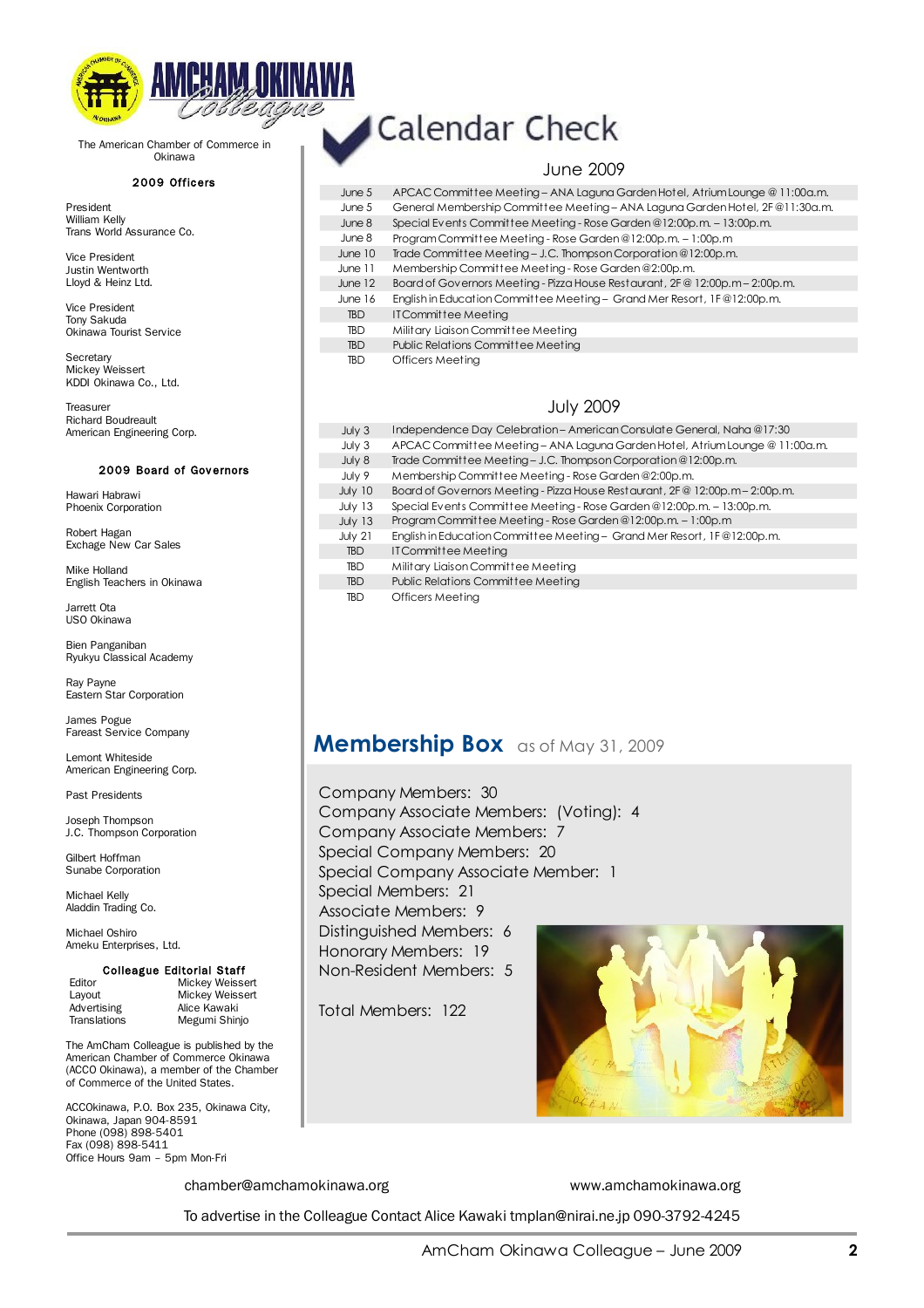

# **Guest Speaker KOTARO HIGUCHI** 樋口耕太郎 President, Trinity Inc. トリニティ株式会社 代表取締役社長

Mr. Higuchi has more than 15 years of experience in real estate finance/capital market sector both in New York and Tokyo, and has been a pioneer and innovator in real estate finance. Almost all the deals that he developed and closed in the past 10 years are either the first in Japan or in the industry. During which time, he invested in total of \$500 million in assets and achieved over 40% annual return on equity with almost zero leverage.

Mr. Higuchi started his professional career when he joined Nomura Securities Co., Ltd. in 1989 and spent large part of his time at its real estate finance group on Wall Street. Upon leaving Nomura, he was a principal at Raysum Co., Ltd., a JASDAQ listed real estate investment firm, responsible for developing and managing the finance/strategic new businesses for the entire group. In a little over three years after he took responsibility, and after yielding one-third of the group's entire pre tax profit of \$300 million, Raysum emerged into the innovative and leading real estate finance group in the explosive industry of late 1990's.

In 2004, he moved his entire business base to Okinawa from Tokyo, foreseeing the key factor for the next society lies in Okinawa, and started providing turnaround management to hotels. After acquiring Sun Marina Hotel, he introduced unique management style, now called "Trinity Management", by entirely abolishing evaluation by merit and put utmost importance in human relations and love. Sun Marina, which had never made any profit for the past 12 years, turned to \$1.3 million profit, over \$2.3 million cash flow, after a little over a year of the acquisition. In 2006, he founded Trinity Inc., a turnaround and business management firm specializes in "labor intensive service companies", and is a president.

Mr. Higuchi has a B.A. in liberal arts from University of Tsukuba, and an MBA in finance from New York University. He often holds lectures in government-sponsored "Finance Educational Seminar" at University of the Ryukyus, Okinawa Association for Business Recovery, and Okinawa-sponsored "management seminar for leaders in agriculture and forestry". Currently, He sponsors "Next Generation Finance Seminar" in Naha. He is a member of Okinawa Association of Business Executives, and Okinawa Association for Business Recovery.

1989 年野村證券株式会社入社。ニューヨークおよび東京の投資銀行部門にて、不動産金融・証券化・マーチャントバンキ ングの専門家として約 12 年間勤務。2001 年より、当時 JASDAQ 上場を果たしたばかりの不動産トレーディング会社、株式 会社レーサムの共同経営者として当社の金融部門を統括する。野村證券からの転身は、業界では当初意外と受け止める 者も少なくなかったが、それ以降、戦略的新規案件、グループ事業戦略、金融商品開発のほぼ全てを立案・実行するなど、 中古不動産の売買会社に過ぎなかったレーサム社を、僅か 3 年前後で業界最大手(当時)の先端的不動産金融グループ へと成長させ、同期間のグループ連結経常利益合計 300 億円の 3 分の 1 を生みだす。日・米において過去 10 年間にまと めた事業・案件のほぼ全ては、「日本初」、「業界初」の先端的案件であり、500 億円の資産を対象とした平均投資収益率 は、レバレッジを殆ど使わずに年率 40%を超えるなど、金融業界においても極めて異色の実績を持つ。

2004 年、次世代社会への変容を想定して事業の本拠地を沖縄に完全に移す。「労働集約的サービス業」を対象とした再生 事業を開始し、専門領域の全く異なる沖縄のリゾート、サンマリーナホテルにおいて、成果主義を完全撤廃し、人間関係を 最優先する独特の経営手法(トリニティ経営)を開発・実行。10 年以上に亘って実質的な赤字企業だったサンマリーナを、2 年足らずで経常利益 1.3 億円、キャッシュフロー 2.3 億円の高収益企業に再生。沖縄では殆ど前例のないリゾートの事業再 生を実現した。2006 年よりリゾートホテル、金融事業、航空事業などを対象とした、経営受託・事業再生の専業会社トリニ ティ株式会社を設立。代表取締役社長(現任)。

日本銀行が主催する事業再生研究会、内閣府が主催し琉球大学で開催される金融人財育成講座、沖縄県が主催する林 業事業体経営セミナーなどで講師を務める。社会を生態系と捉える独特の事業戦略論、人間関係を最優先する愛の経営 理論、破天荒な経営実務と破格な実績を分かり易く伝える講演は、「目から鱗」と人気が高い。本年 3 月より那覇市内にて 「次世代金融講座」を主催し、沖縄の著名事業家・実務家・若手リーダーのみならず、遠路東京、神戸などからも受講者を 集めている。第二期は 6 月 13 日(土)より開講[。www.trinityinc.jp/updated](http://www.trinityinc.jp/updated)

1998 年筑波大学比較文化学類(BA)、1997 年ニューヨーク大学経営学修士課程(MBA)卒業。沖縄経済同友会、沖縄事業 再生研究会のメンバー。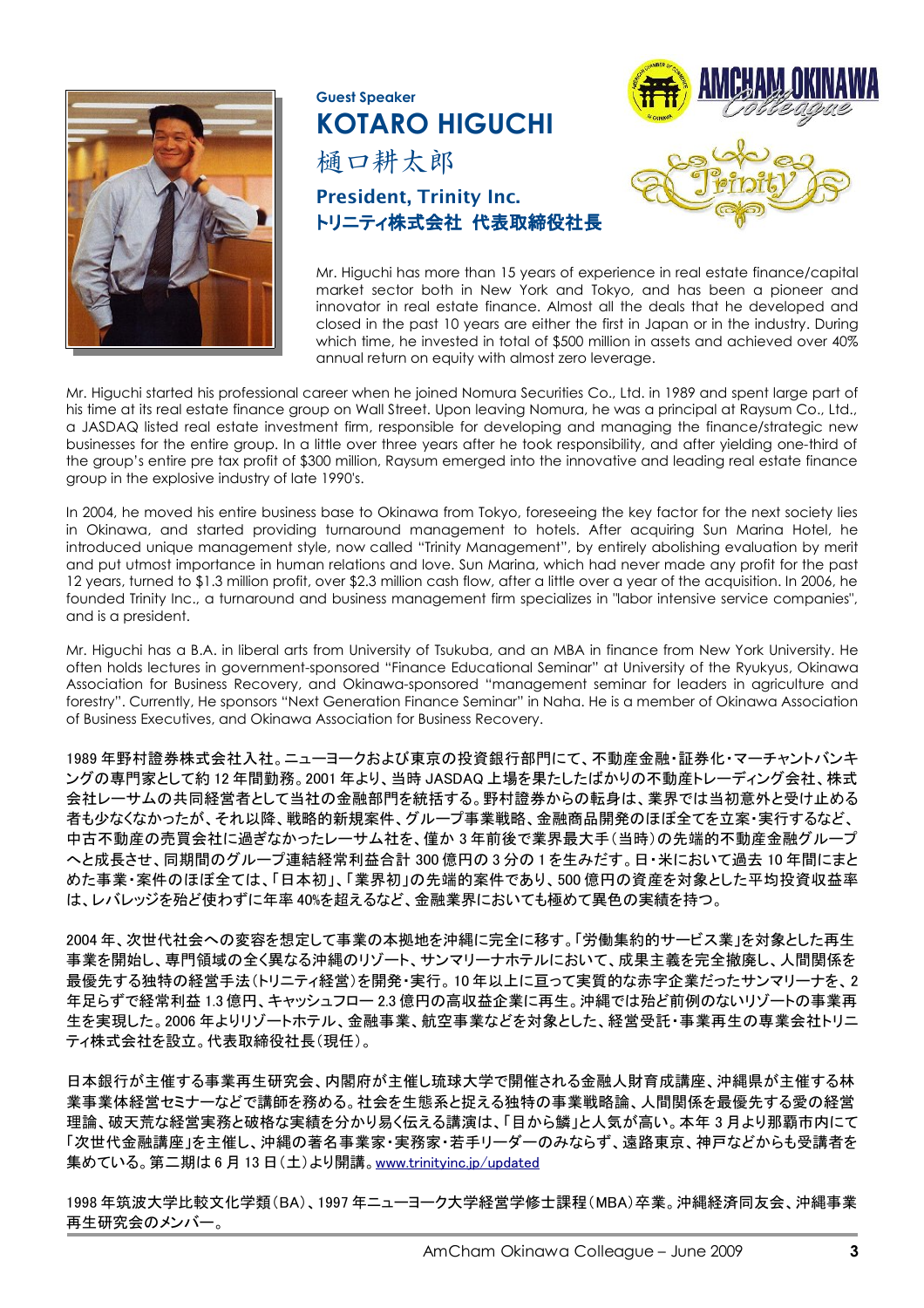

# **Guest Speaker KOTARO HIGUCHI,** President, Trinity Inc. 樋口耕太郎 トリニティ株式会社代表取締役社長

## **(Continued from Previous Page)**

**Editor's Note:** Mr. Higuchi has provided the following summary of his presentation for the benefit of our Japanese members and guests.

売上目標がない! 研修制度は全廃! 流行のクレドもない! 顧客満足度も目指さない。上司の唯一の仕事は「部下の役 に立つこと」。社長は 1 ヶ月間他の仕事をせずに、250 人の全従業員と一人 30 分の面接、また時には、厨房で一日中仕込 みのアルバイト。人間関係が何よりも(仕事よりも!)優先され、成果主義・収益主義・能力主義の一切が組織から消えた。 役員を含む全ての従業員の給与・昇給・昇格・役職を決めるのは、「人間的な成長」、「どれだけ人の役に立ったか」の二項 目だけ。夫婦喧嘩が遅刻の理由として認められ、「自分の好きなことだけをして下さい」と全従業員に明言する企業が、数年 前、沖縄に存在していたことをご存知でしたか?

沖縄県恩納村の老舗リゾート、サンマリーナホテルを取得し経営を引きついだ樋口は、ウォール街仕込みの熱血管理経営 を始めるが、沖縄の従業員にしてみれば、オーナーが変わるたびに本土からやって来る、毎度の「ナイチャー経営者」。や がて、組織から完全に浮き上がった「ばか殿」社長が、それまでの経営方針と自分の生き方を完全に覆し、資本主義の常 識と正反対の経営を試みる。「企業は人間関係」と定義し、人間関係を最優先する方策を次々と実行。人への思いやりを、 事業の手段ではなく、目的にするために、東京本社には内緒で、利益目標、売上進捗管理、人事の成果主義・能力主義を 完全に廃し、「いま、愛なら何をするだろうか?」を企業理念かつ唯一の目的に。

その直後から、顧客満足度が爆発的に上昇し、旅行代理店からは、「最近のサンマリーナはいったい何をしたんですか?」 と問い合わせが続き、熱狂した地元住民は手塩にかけて育てた花木をホテルに持ち込む。 10 年以上実質的に赤字経営 だったサンマリーナが、僅が 1 年足らずで経常利益 1.3 億円、営業キャッシュフロー 2.3 億円の超優良会社へといかに変容 したか。そして、成功しすぎて、僅か 2 年で倍の価格で売却されるまでのお話。

# **Local Media / News**

#### **World-Wide Hotel Chain Wyndham Hotels Coming to Okinawa Ryukyu Shimpo, Economy Section, 21 May 2009** 世界最大級のホテルチェーン、ウィンダム社 沖縄進出を検討 琉球新報, 経済, 2009年5月21日

The Wyndham Hotel Group International (U.S. Corporation) plan to enter the Okinawan market was announced on 20 May. Wyndham's hotel franchise includes over 7000 hotels, mostly located in foreign markets. Wyndham has signed an agreement with Green Hospitality Management Inc. (GHM, Tokyo) as announced by GHM President Toru Nakadate. The two companies plan to begin operations under the well-known Ramada and Days Inn brands within 5 years in Japan, including Okinawa.

海外を中心に7000以上のホテルをフランチャイズ展開する世界最大級のホテルチェーン・ウィンダムホテルグループインターナショナル (本社・米国)が沖縄進出を検討していることが20日、分かった。国内での開発契約を結んでいるグリーンホスピタリティーマネジメント(G HM、東京)の中舘亨社長らが明らかにした。両社は国内で今後5年以内に、ウィンダム社の代表的ブランド「ラマダ」「デイズイン」を9件 以上開発する予定で、沖縄も候補地に入っている。

Please see the following link for the full article (Japanese only):

<http://ryukyushimpo.jp/news/storyid-144826-storytopic-4.html>

# **Ryukyu Kings Win Basketball Japan Championship**



The American Chamber of Commerce in Okinawa would like to congratulate the Ryukyu Kings for winning the Basketball Japan Championship with a win over Tokyo Apache 89-82 at Ariake Coliseum in Tokyo. Photo Courtesy of Ryukyu Kings

bj リーグ琉球キングスは、有明コロシアムにて東京アパッチとリーグ優勝決定 戦を行い、 89 対 82 で勝利し、初優勝を飾りました。在沖米国商工会議所はこ の度の優勝を祝し、心よりお喜び申し上げます。 写真提供:琉球キングス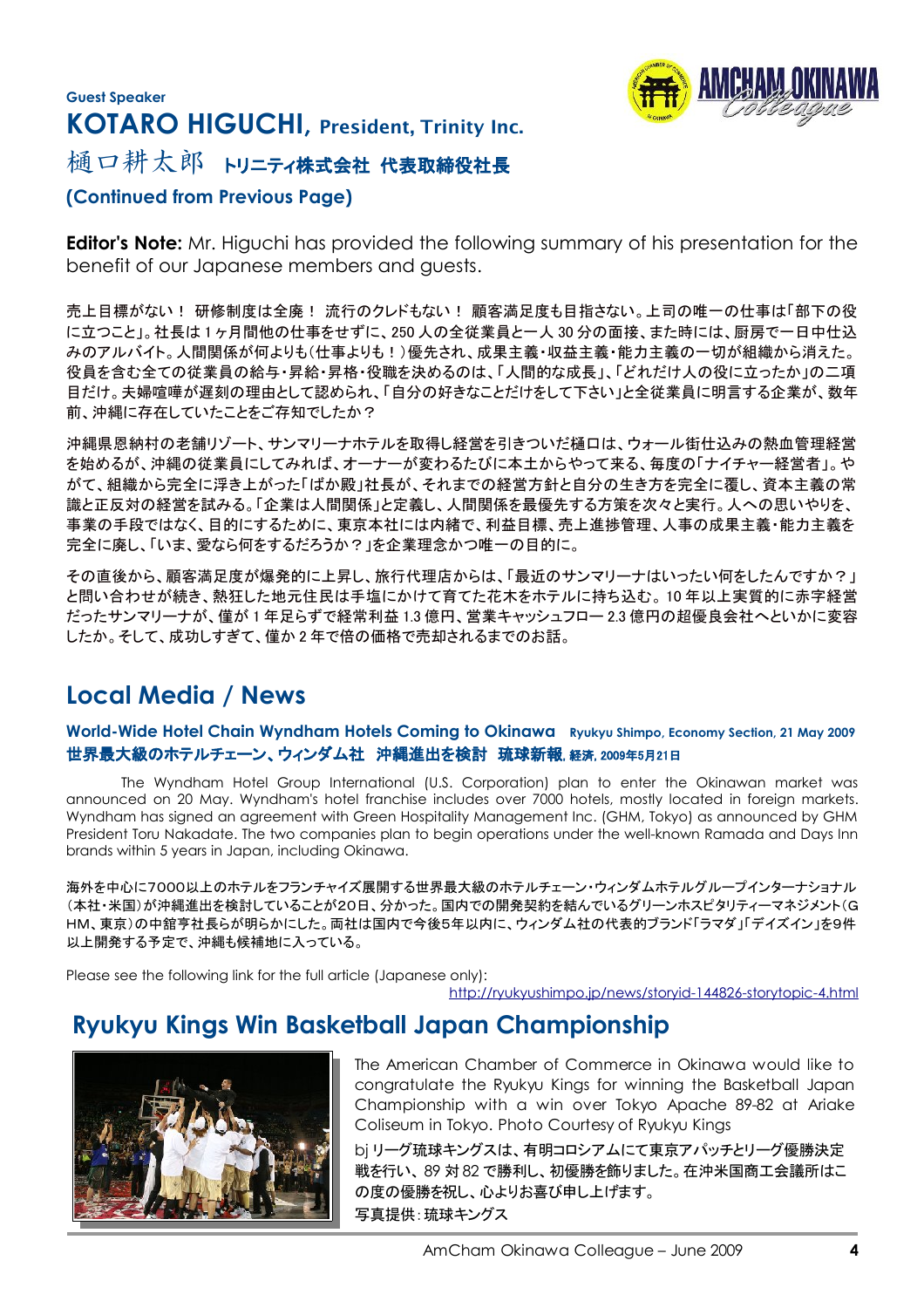# **General Membership Meeting May 1, 2009**



#### 2009 年(平成 21 年)5 月 1 日開催定例会

Hawari Habrawi, Program Committee Chairman, Special Events Committee Chairman プログラム委員会委員長・特別行事委員会委員長 ハワリ・ハブラウィ

Mr. Samuel H. Kidder, Executive Director, American Chamber of Commerce in Japan, was our guest speaker for the May 1st General Membership Meeting. Mr. Kidder gave a presentation entitled "Where have we been, and where are we going."

Mr. Kidder outlined the priorities and focus of the American Chamber of Commerce in Japan and how political and economic events effect the Chamber and its membership.



The American Chamber of Commerce in Okinawa would like to thank Mr. Kidder for his presentation.



ACCO President William Kelly and Mr. Samuel H. Kidder

ACCO Board of Governors Members greet Mr. Samuel Kidder at a dinner at Laguna Garden Hotel on 30 April.

4月30日、在沖米国商工会議所役員・理事はサ ミュエル・キダー在日米国商工会議所専務理事 を迎えラグナガーデンホテルにて歓迎夕食会を 開催。

5 月定例会では、在日米国商工会議所専務理事 サミュエル・H・キダー氏を お招きし、「ACCJ(在日米国商工会議所)歩みと今後の展望」と題してご講演 をいただきました。キダー氏は、在日米国商工会議所の優先事項と焦点、政 治経済の動きが在日米国商工会議所と会員に及ぼす影響について概説され ました。



Photo: Back, From Left, Michael Kelly, Ray Payne, James Pogue, Mike Holland, Gilbert Hoffman, Hawari Habrawi. Front, From Left, Joseph Thompson, Samuel Kidder, William Kelly, Bien Panganiban.

写真後列左より、マイケル・ケリー前会頭、レイ・ペイン理事、ジェームス・ポーグ理事、マイク・ホーランド理事、ギルバート・ホフマ ン前会頭、ハワリ・ハブラウィ理事。写真前列左より、ジョセフ・トンプソン前会頭、サミュエル・キダー在日米国商工会議所専務理 事、ウィリアム・ケリー会頭、ビエン・パンガニバン理事

The American Chamber of Commerce in Okinawa welcomed new members Mr. Seishin Komesu (Komesu & Associates), Mr. Erol Miftahittin (Okinawa Marriott Resort & Spa) and Mr. Justin Wentworth (Lloyd & Heinz Ltd.), and presented them each with a certificate of membership.

在沖米国商工会議所は米須 清信氏 (コメス エンド アソシエィトズ)、エロール・ミフタヒッテン氏 (オキナワ マリオットリゾート&スパ)、ジャスティン・ウェントワー ス氏(ロイド&ハインズ)を新会員として迎えました。ケ リー会頭より新会員へ会員証書が授与されました。



ACCO President William Kelly and New Members (From Left) Mr. Seishin Komesu, Mr. Erol Miftahittin and Mr. Justin Wentworth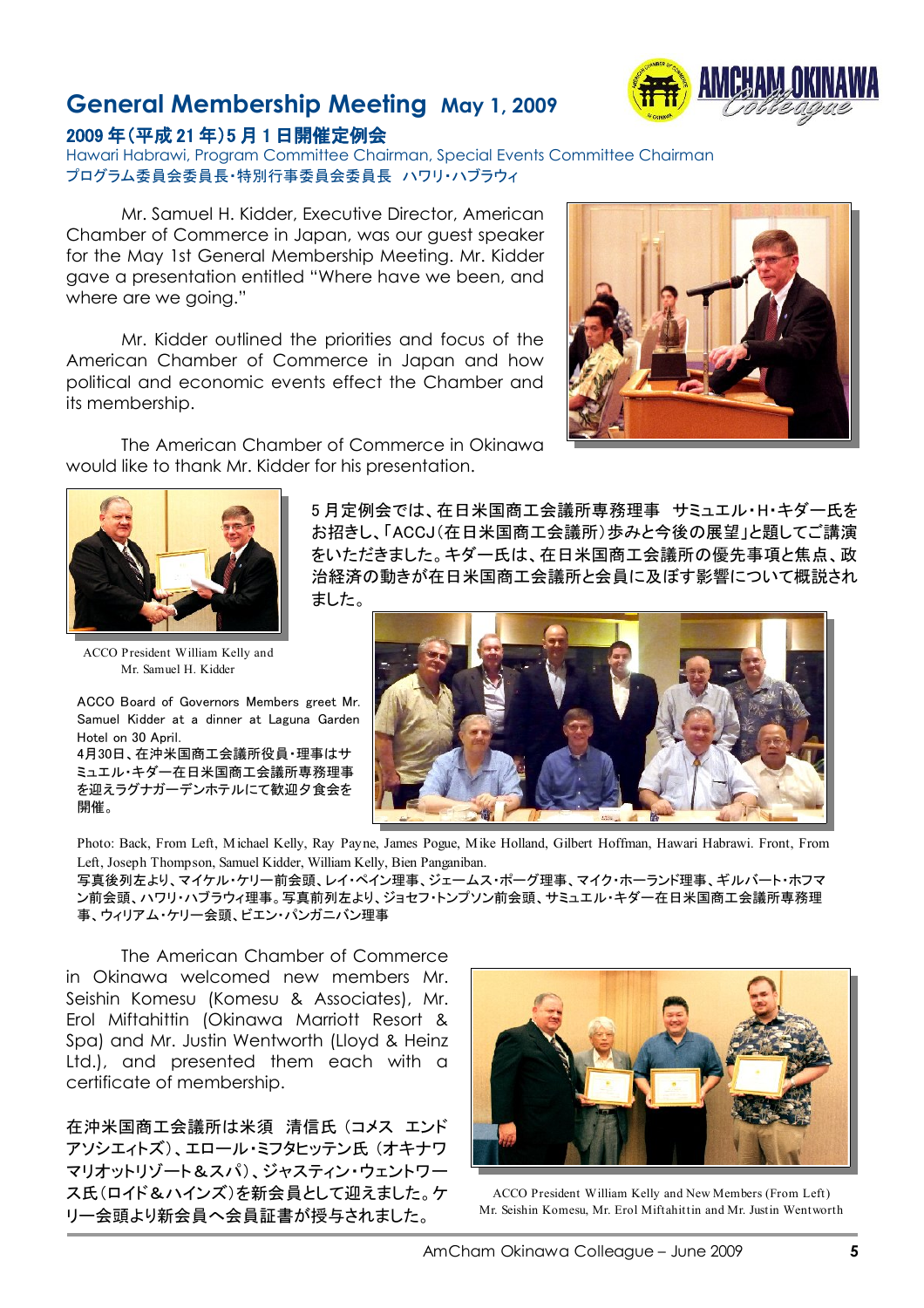

# **79th Birthday Celebration in a Benefit Piano Recital for Charity and Scholarship** 79才祝い ピアノリサイタル



Professor Bien S.P. Panganiban and Ambassador and Mrs. Hideki Harashima

在沖米国商工会議所の長年の会員である 琉球クラシカルアカデミー ビエン・パンガニ バン教授は、去る 5 月 3 日(日)に沖縄市コ リンザ内沖縄市民小劇場あしびなーホール にて、79 歳の誕生日を記念して、慈善・奨学 金募集ピアノリサイタルを開催しました。

パンガニバン教授は、県内の 3 大学にそれ ぞれ十万円の奨学金を授与。また、二千ド

Long-time ACCO Member Professor Bien S.P. Panganiban (Ryukyu Classical Academy) recently celebrated his 79th birthday by holding his annual Benefit Piano Recital for Charity and Scholarship, on Sunday, 3 May at the Ashibina Hall (Korinza).

Professor Panganiban awarded three scholarship checks of ¥100,000 (\$1,010) each to the representatives of three local universities that were present. Another \$2,000 will go to scholarships in the Philippines. \$1,000 will go to transportation costs for a Filipino student that was awarded a scholarship at Winthrop University in South Carolina. \$600 will go to an orphanage in Pattaya, Thailand and the remainder will go to local orphanages and shelter homes.

Professor Panganiban extends his heartfelt thanks to all of the contributors whose generosity made this possible.



ルはフィリピンへの奨学金として、千ドルはサウスカロライナ ウィンスロップ大学の奨学生であるフィリピン人学生への交通 費として、六百ドルはタイ パタヤの児童養護施設へ、残余額は県内の児童養護施設や介護施設へ贈られます。

パンガニバン教授は、リサイタルの成功に貢献にしてくださいました寛大な寄贈者の皆様に心より感謝申し上げております。

# **May English Land – An Outing to Zoo School – Kodomo-no-Kuni** 5 月イングリッシュランド 沖縄こどもの国

**Gordon Bolton, Chair, English in Education Committee** 英語教育委員会委員長 ゴードン・ボルトン



English is fun! – a smile says it all

Last month the ACCO English in Education Committee held English Land on Saturday May 23<sup>rd</sup> at the Okinawa City Zoo - Kodomono-Kuni.

Thanks to volunteers from Camp Kinser and Kadena Air Base, the event was enjoyed by approximately 75 children, with 2 hours of fun involving a series of English-language games designed to allow the children to experience English-language conversation in a welcoming and positive environment.

On behalf of the ACCO English in Education Committee, I would like to extend sincere thanks to all participants for making English Land such a success. Special thanks to Michael Watson, Naomi O'Hara, Eiko

Kinjo, Maiko Ayre, Anthony King, William Kelly, Neal Hambridge, Mike Holland and representatives from Kodomo-No-Kuni Onaga-san & Koki-san.

Upcoming Schedule: English Land, Naha Board of Education, June 27<sup>th</sup> from 10:00am to 12:00pm For more information contact the ACCO Office at [chamber@amchamokinawa.org](mailto:chamber@amchamokinawa.org) or call 098-898-5401.

#### **Continued on Page 8** ・ 8ページへつづく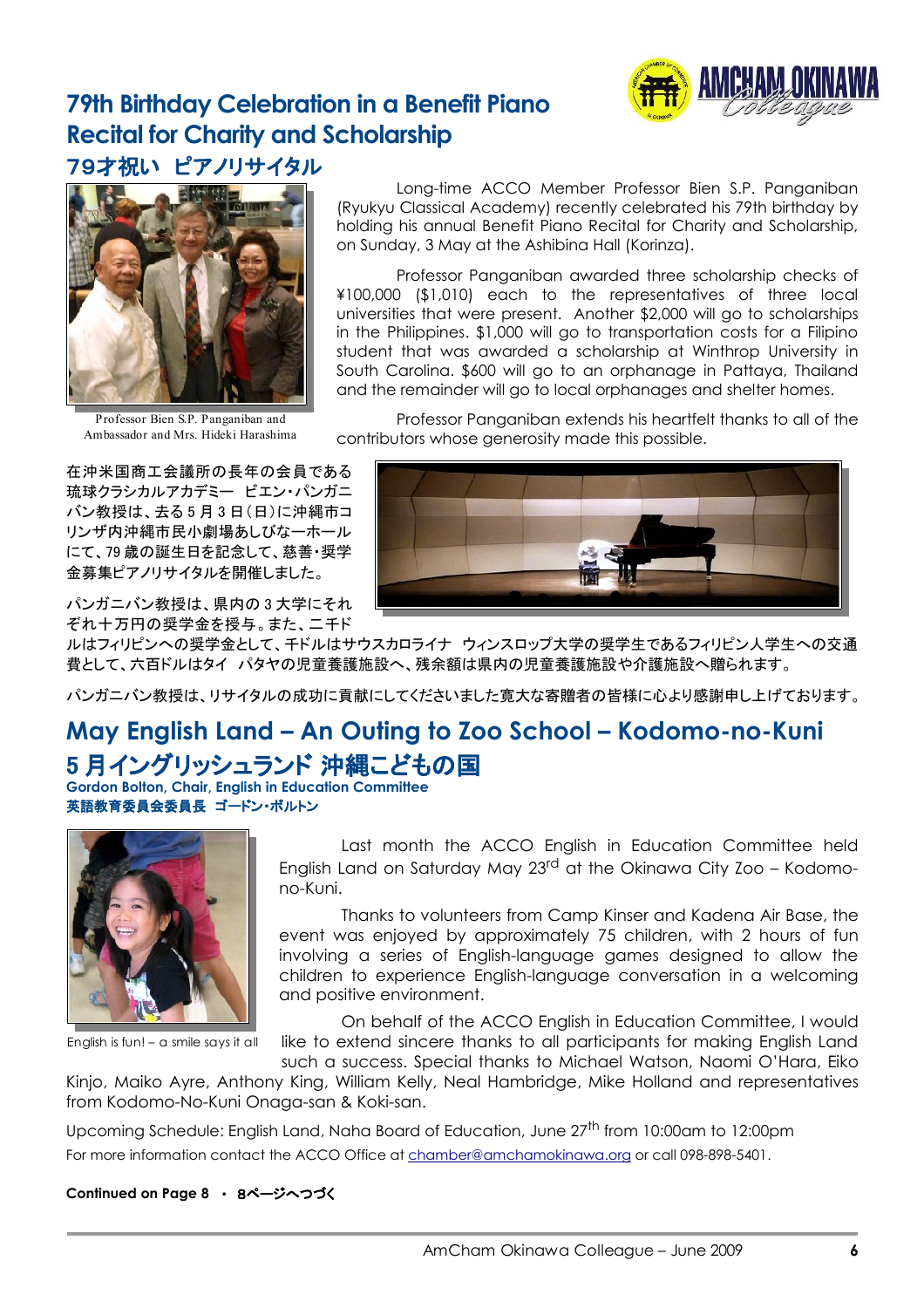# Welcome to The Rose Garden

Breakfast, Lunch and Dinner Dining...

## Hours are 8 AM until 12 PM 7 days a week...



#### welcome with the contract of the contract of the contract of the contract of the contract of the contract of the contract of the contract of the contract of the contract of the contract of the contract of the contract of t

We wish to thank you for visiting with us at The Rose Garden. We open every morning at 8:00 am, sometimes a little earlier. We serve breakfast until 5:00 PM.

Our fresh produce begins to arrive at our restaurant in the early morning hours. We purchase only the largest and best eggs that the hens produce. Our eggs are so fresh that you can almost hear the hens cackling. Every morning one of our chefs goes to the butcher to shop for fresh pork that meets our stringent requirements. At the Rose Garden, we make our own lean American country sausages and Italian sausages.

There is nothing better than our delicious pork chops with fresh large eggs and fried green tomatoes. Our farmers are still trying to figure out which comes first, red or green tomatoes. (It is kind of like the chicken or the egg; which comes first?) Did you know that we are the only restaurant in Okinawa that serves fried green tomatoes?

Thick slices of pan-fried ham, lean bacon, country sausage, home fried potatoes and large fresh eggs are great accompaniments with our famous cinnamon French toast. Our French toast is baked from a special secret recipe and served with your choice of preserves such as blueberry, strawberry, raspberry, orange marmalade and black cherry. You may also have it with fresh whipped cream or pure cane syrup. You will love our French toast!

Our Rose Garden is unique in that we make our very own English muffins. To the best of our knowledge, you cannot buy English muffins in a local bakery here on Okinawa, nor do we want to. You have to try our Eggs Benedict served with our English muffins, thick slices of pan-fried ham, large fresh eggs, topped with home made Hollandaise sauce and with fresh sprigs of asparagus on the side. Mama Mia!

Our generous sized omelets are made with three large eggs, mushrooms, Italian peppers, and assorted cheeses. The omelet is accompanied by home fried potatoes, thick slices of toast, fresh creamery butter and preserves of your choice. Our preserves are loaded with fruit and low in sugar content. Enjoy your breakfast with a robust cup of 100% Arabica Colombian hot coffee or a quenching glass of our China Mist Gourmet Iced Tea. Remember breakfast is served until 5 PM.

Our lunch menu starts at 11 AM and goes until 5 PM. In the Rose Garden's relaxed, casual atmosphere you can choose from a menu of assorted dishes such as: pasta, fish, chicken, steaks, beef stew, curries and daily specials. For those who want a quick lunch, our sandwiches are a good bet. Our sandwiches are served with our hot clam chowder or your choice of soup and cold potato salad. And remember, our coffee and tea is served with unlimited refills.

Dinner is served from 5 PM to 11 PM. We prepare our own distinctive soups, sauces, and salad dressings from the freshest of ingredients. At Rose Hill we grow our own herbs for the Rose Garden. We bake our own breads, roast our meats daily, and make our cakes and desserts from scratch. What a home made delight! Our vegetables, which we prepare, come to you exclusively from our finest seasonal local produce.

You can find the freshest local seafood on our menu and for meat lovers we generously cut our own steaks from fresh chilled beef. Your selection includes: Filet Mignon, garlic tenderloin, green pepper tenderloin, sirloins, rib eye steaks and more. Have you ever had a cheese burger steak? You will want to try our Louisiana Gumbo (stew) with large shrimp, chicken, pork sausage and fresh okra. Gumbo comes from our African American Creole language which means "okra".

The delicious homemade soups such as our refined clam chowder Pescara, Italian baked onion soup and Milanese beef minestrone are made fresh by our chefs daily. (We don't believe in can openers.)

In the early morning hours, our bakers are baking our fresh baked desserts for the day. Try our home made apple bread pudding, coconut banana pie with chocolate sauce, or our scrumptious butter pecan coffee cake. Our mouth-watering strawberry English Trifle or Raspberry Brulee "are to die for". A couple of our favorites are the tiramisu Italiano or our Leonardo's cheese cake. This cheese cake will not be found in any market or bakery. It is the finest cheese cake you will ever eat.

Our fresh baked Italian bread comes out of the ovens everyday around 4 PM. You may wish to take some home. A large loaf of our Italian bread is only 198 yen.

As we say in Okinawa... "Mensore" (Welcome to The Rose Garden)

The Rose Garden Staff